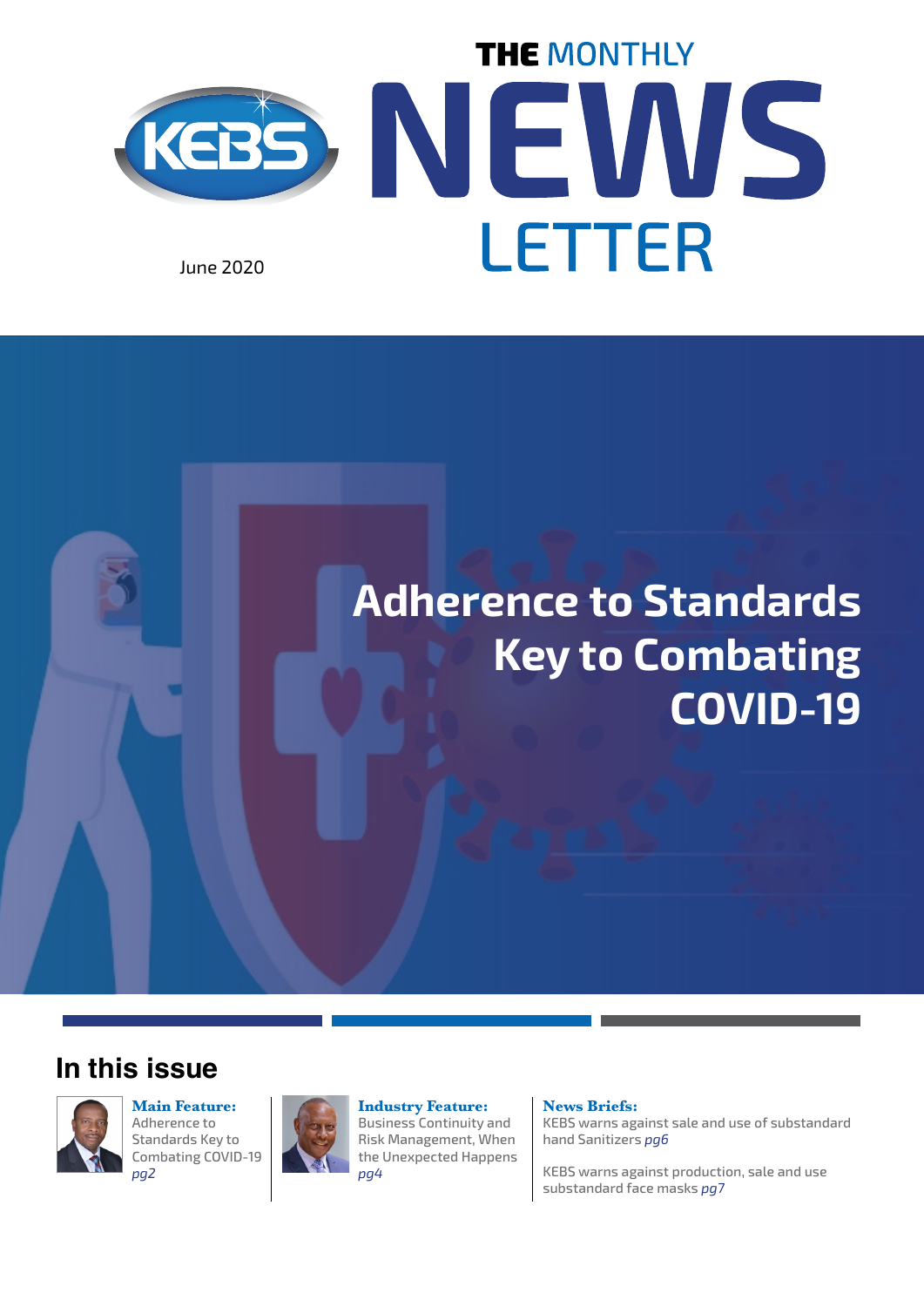# **ADHERENCE TO STANDARDS KEY TO COMBATING COVID-19**

*By Lt. Col. (Rtd) Bernard Njiraini*



It is now evident that countries that have managed to contain the spread of the corona virus have used Personal Protective Equipment (PPEs) and social distance as the first defence items to keep the virus at bay. PPEs are key to curbing widespread transmission of the virus through droplets when one sneezes or coughs.

To ensure the quality and safety of PPEs and other medical equipment, the Kenya Bureau of Standards (KEBS), working closely with the Ministry of Health and other stakeholders, has developed Kenya standards for all the PPEs and other medical equipment which are being used in the fight against COVID -19 namely; specifications for instant hand sanitizers, critical care ventilators, nebulisers, sanitization booths, face shields, surgical face masks, reusable cloth masks, singleuse medical examination gloves, single-use sterile rubber surgical gloves, protective clothing used by health workers, health care aprons and overall clothing among others.

To this end, a total of sixteen (16) Standards have been made available for free access to interested parties including manufacturers and the public, to guide them by ensuring that the PPEs they make or trade with are effective in protecting the consumers.

**Kenya Standards relating to face masks** include **KS 2636:2016** – Surgical masks specification: it specifies materials, composition, type, workmanship, design, size, test methods, labeling, and packaging of surgical masks. **KS 2409-6:2018** on health care wastes management commodities, specification-part 6: Filtering face masks to protect against particles, it

specifies the requirements for filtering half masks as respiratory protective devices to protect against particles except for escape purposes. Additionally, **KPAS 2917:2020** Publicly Available Specification (PAS) on reusable cloth masks that guides their design, manufacture and performance evaluation with a key requirement to have two layers of fabric.

**Other standards in the fight against Covid- 19 include KPAS 2918:2020** for Critical Care Ventilators gives the minimum requirements for a clinically acceptable ventilator, to be used in health care premises to provide temporary respiratory assistance to patients unable to breathe on their own. **KS ISO 13688:2013**, that specifies the general requirements such as size ranges and examples of size designation for protective clothing used by health workers. **KPAS 2920:2020** that provides the minimum specification for sanitization booths used in the sanitization of people by either walking round or through them. **KPAS 2919:2020** that gives the minimum specifications for face shields as protective gear used by healthcare service providers. It is an additional protection and should be used along with facemasks, googles, hood, among other PPEs to confer protective benefit on the user while protecting the patient during emergency medical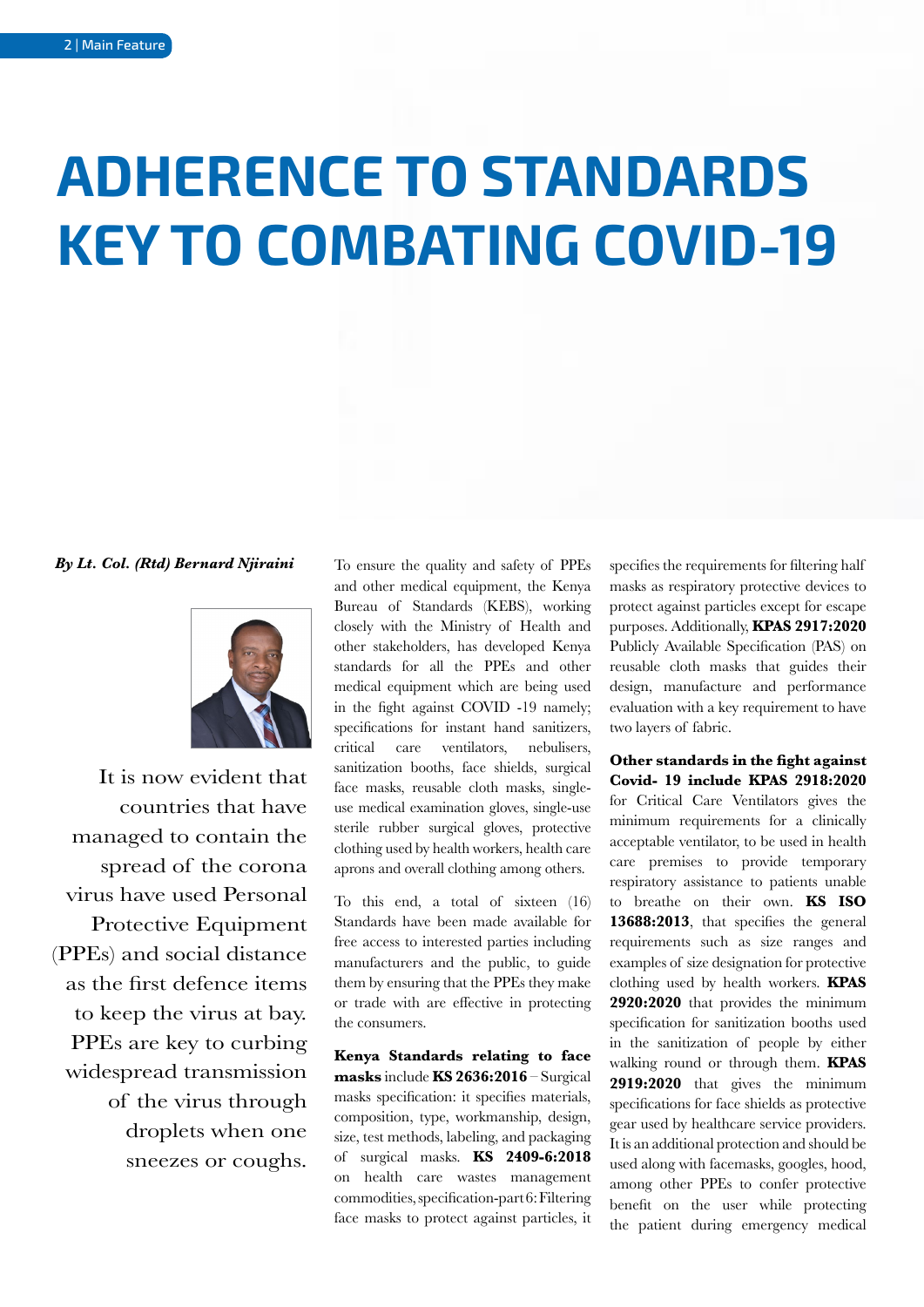

services. **KS ISO 27427:2013** for the anaesthetic and respiratory equipment that specifies nebulizing systems and components. **KS ISO 23328-1:2003** for breathing system filters for anaesthetic and respiratory use — Part 1: Salt test method to assess filtration performance and **KS ISO 23328-2:2002** for breathing system filters for anaesthetic and respiratory use — Part 2: Non-filtration aspects.

As the custodian of standardization services, conformity assessments as well as a facilitator of fair and just trade, KEBS has allowed free access to Standards that will guide manufacturers in the production of PPEs and equipment. KEBS is also holding consultative meetings with local manufacturers including Technical and Vocational Education and Training (TVET) institutions, factories, universities and other entrepreneurs where guidance on the requirements including the materials, composition, type, workmanship, design, size, test methods, labeling, and packaging of surgical masks, other PPEs and equipment is provided.

It is expected that, verified and certified equipment will help control the spread of the coronavirus. Consumers are encouraged to ascertain the quality of the masks and instant hand sanitizers before purchasing.

Worth noting is that certified hand sanitizers should have at least 60% alcohol content and a legitimate KEBS Standardization mark. Unfortunately, unscrupulous manufacturers and traders have taken advantage of the situation to offer for sale substandard products which give unsuspecting buyers a false sense of protection while increasing the risk of exposure. This compromises the efforts to contain the virus not to mention other harmful effects that may arise from using substandard products.

KEBS is also continuously sensitizing Kenyans to use only certified sanitizers and masks. Additionally, market surveillance activities have been intensified to ensure that PPEs and sanitizers sold in the market meet the required standards.

Manufacturers are encouraged to consult KEBS for guidance on quality and certification of PPEs and make use of the free standards offered online through the KEBS website. Stern action as stipulated in the Standards Act Cap 496 including fine or imprisonment will also be taken against anyone who fails to provide samples for tests and inspection.

The public and traders are encouraged to check the validity of the Standardization Mark permit on products being sold or purchased by sending the code (numbers) underneath the Standardization Mark logo to 20023 (i.e. type message **SM#Code** and SMS to **20023**) to get product manufacturing details and permit validity status or **ISM#UCR** code for imported products. If the details are different, retailers should not purchase, stock or offer for sale the products but report to KEBS Toll Free Number 1545 during official working hours.

We must all recognize that, the fight against coronavirus is our fight - the government, the manufacturers and the people of Kenya. Countries such as Singapore, South Korea, Japan and Taiwan have been cited as having successfully contained the spread of the virus. A key learning from these countries is that there is collaboration and cooperation between the government, the people and the manufacturers. The people are maintaining social distance, wearing masks and maintaining hygiene as the government test and isolate patients while manufacturers produce PPEs that meet applicable standards.

*The writer is the Managing Director, Kenya Bureau of Standards*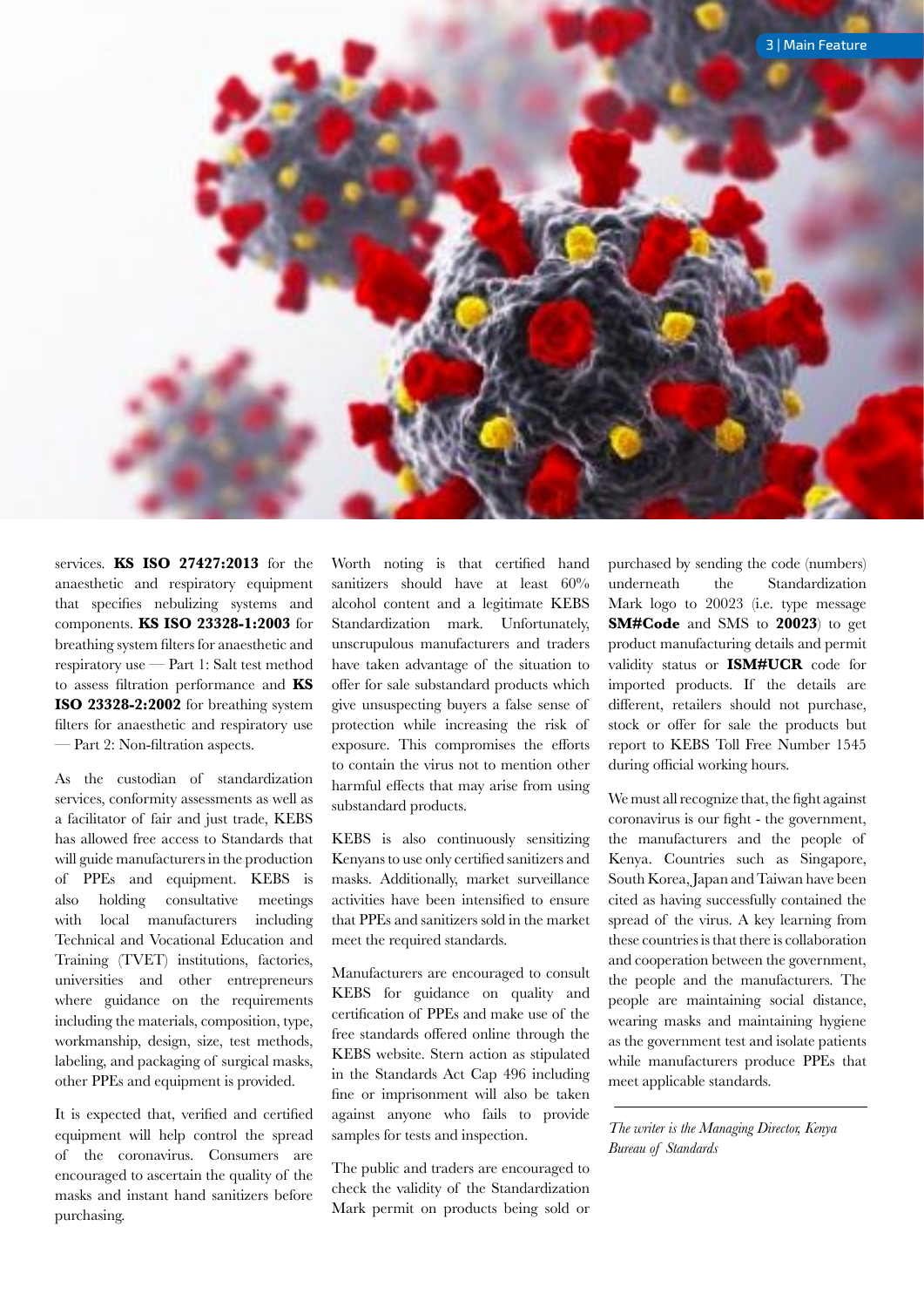## **BUSINESS CONTINUITY AND RISK MANAGEMENT, WHEN THE UNEXPECTED HAPPENS**



#### *By Eddy Njoroge*

The volcanic activity of Eyjafjallajökull, in Iceland in 2010 caught many businesses and governments unaware. The consequences of the volcanic ash cloud that spewed in the Icelandic and European air space was felt far and wide. The airline industry bore the brunt of it all. Planes could not fly and as a result, air travel and transport in various parts of world were cancelled due to the airspace restrictions.

Travelers were stranded in various airports across the world and many businesses that were heavily reliant on the air global supply chain processes found themselves without essential supplies. According to the International Air Transport Association (IATA), the volcanic disruption affected almost a third of global flights, and as a result global airline lost approximately \$1.7billion in revenue while an estimated 1.2 million passengers a day were affected.

Wider impact was also felt in businesses that rely on trade from airlines and airports. Global logistics firms were unable to transport goods by air. Closer home, producers of perishable goods, such as flowers, were hit hard due to the grounding of flights. It was estimated that the Kenyan economy was incurring a loss of \$3.8m each day of the disruption.

Such incidents can disrupt an organization or business enterprise any time. These disruptions can range from natural disasters like; forest fires, volcanic eruptions, flash floods among others as well as man-made disasters like; cyberattacks, post-election violence, mutiny, terrorist attacks, among others.

Pandemics like SARS, H1N1 Virus, Ebola and now the COVID 19 are just some of the many unexpected yet possible threats to the smooth running of any organization or business.

In today's world, businesses operate in an increasingly uncertain environment. Businesses that rely on global supply chains face even more complex business environment. The key concern for most managers is disruption of day to day operations and how to mitigate further inconveniences.

It calls for robust business continuity planning to mitigate major disruptions. In the recent past, there has been a growing recognition, of a business-led process encompassing preparations for many forms of disruption which is now referred to as Business Continuity Management (BCM).

Business continuity has evolved much more than just data retrieval as a result of power failure, fire incident or a computer crash as was the case in 80's and 90's. It takes a wholistic approach – all functions within an organization or business are prepared for – considered crucial now more than ever before as new risks and disruptions emerge.

It is important to clarify the convergence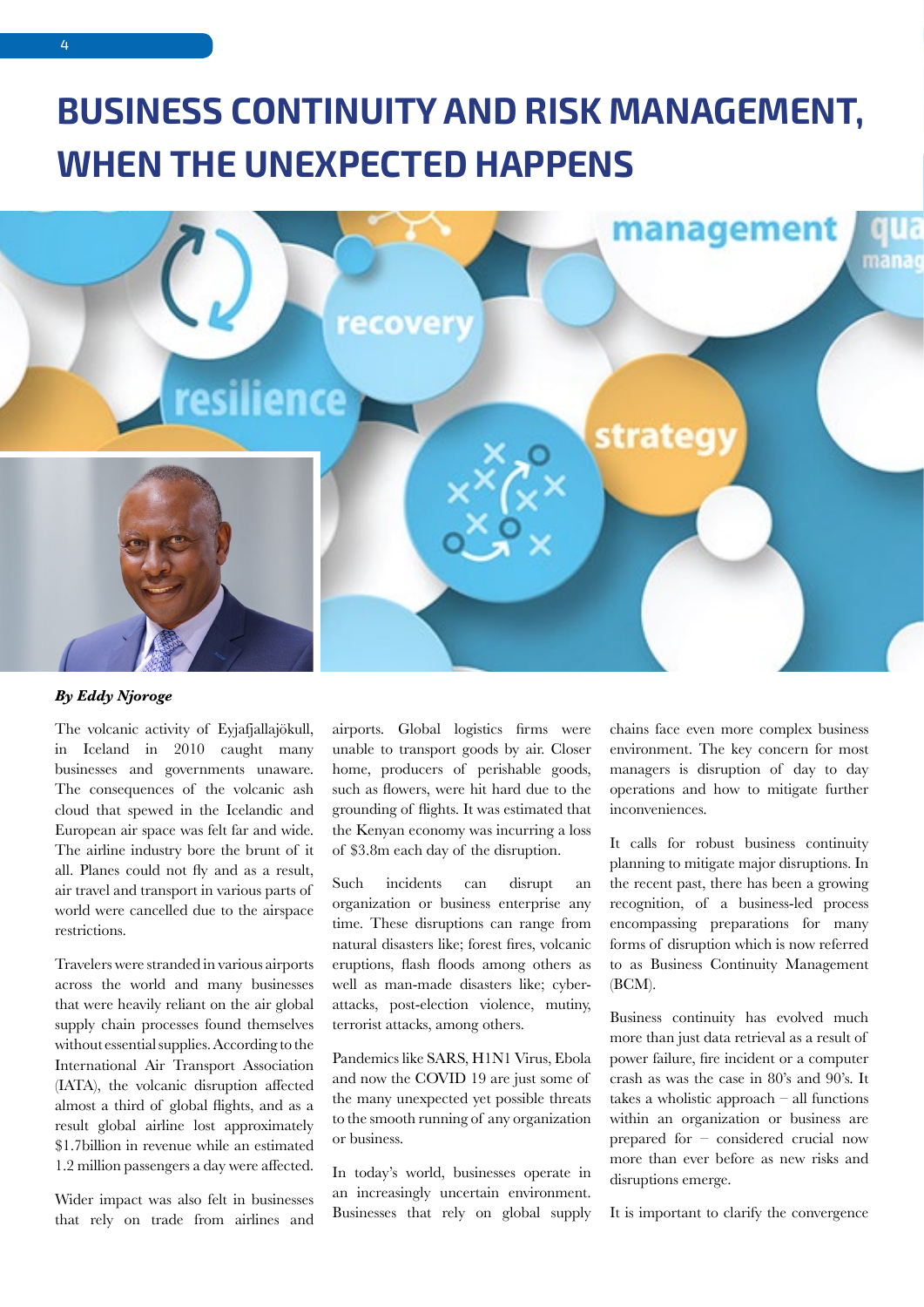#### compliance

major

incident

### critical **business functions**

between Business Continuity Management and Risk Management. BCM is about actions required when the disruption occurs in order to keep the business or organization running while risk management is about the possibility of an adverse event happening and the mitigating actions an organization undertakes. BCM is less concerned with the cause of disruption. The possibility of Risk management and BCM to be on collision course instead of complementing each other is higher if an integration of the two management systems is being practiced. Incorporating Risk management and BCM into wider organizational governance framework, not only gives a better view of totality of risk an organization faces but also places it on a pedestal to understand overall exposure to business interruption and fully prepare for any eventuality. Any organization keen on good governance may consider incorporating business continuity in their overall strategic risk framework.

The interplay between international Standards and management systems like BCM and risk management will be of great importance. In the recent years, International Standards like those developed by International Organization for Standardization (ISO) have become central to BCM and Risk management.

ISO 22301; Societal security – Business continuity management systems – Requirements standard was developed by ISO technical committee on security and resilience, in 2012 and updated in 2019 under the leadership of Swedish Standards Institute, provides a framework to plan, establish, implement, operate, monitor, review, maintain and continually improve a business continuity management system (BCMS). This Standard can assist organizations prepare for, protect against, respond to, and recover when disruptive incidents arise.

ISO 31000; Risk management Standard developed by the Risk Management technical committee of ISO, was previously published in 2009 updated in 2018, under the leadership of British Standards Institute, on the other hand, provides direction on how companies can integrate risk-based decision making into an organization's governance, planning, management, reporting, policies, values and culture. By implementing ISO 31000 organizations can be able see both the positive opportunities and negative consequences associated with risk, and allows for more informed, and thus more effective, decision making, namely in the allocation of resources.

These Standards are becoming widely adopted. They represent global unanimity and represent globally agreed best practices. For example, ISO 22301 borrows best practices from previous national Standards of Britain, Australia, Singapore and the USA; ISO Standards are developed by a diverse range of specialists from all over the world, from all areas where the standards have an impact, such as industry, government, academia, standardization. Standards also provide an assessment platform if the business is ready for any interruption. Implementing BCM standard, does not necessarily offer competitive advantage but helps achieve organizational resilience when the real disruption happens. In addition, certification to BCM standard gives clients or trading partners an assurance that an organization or a business takes continuity very seriously.

BCM Standards (ISO 22301) and risk management Standards (ISO 31000, ISO/TR 31004:2013, IEC 31010) don't just benefit businesses and organizations alone. They can support key government public policies. In Kenya, adoption of

Pandemics like SARS, H1N1 Virus, Ebola and now the COVID 19 are just some of the many unexpected yet possible threats to the smooth running of any organization or business.

AA.

BCM and Risk Management Standards can support key policies such as National Policy for disaster management in Kenya. They can offer significant contribution to county governments on how well to prepare and manage risks in their operations.

Investing in BCM and Risk management is important to organizations due to unexpected shifts and new unforeseen challenges in the world today. The ability to recover, resume operations after a disruption, and steading the ship should be an immediate concern and a key focus area for businesses in Kenya - now more than ever before. Implementation of BCM and Risk management standards is one area that will have high rate of return. Businesses then can rest and be assured that their frameworks of handling risks and business continuity is robust.

*The writer is The President of International Organization for Standardization (ISO) and a board member at Kenya Bureau of Standards. contacts: njoroge@iso.org*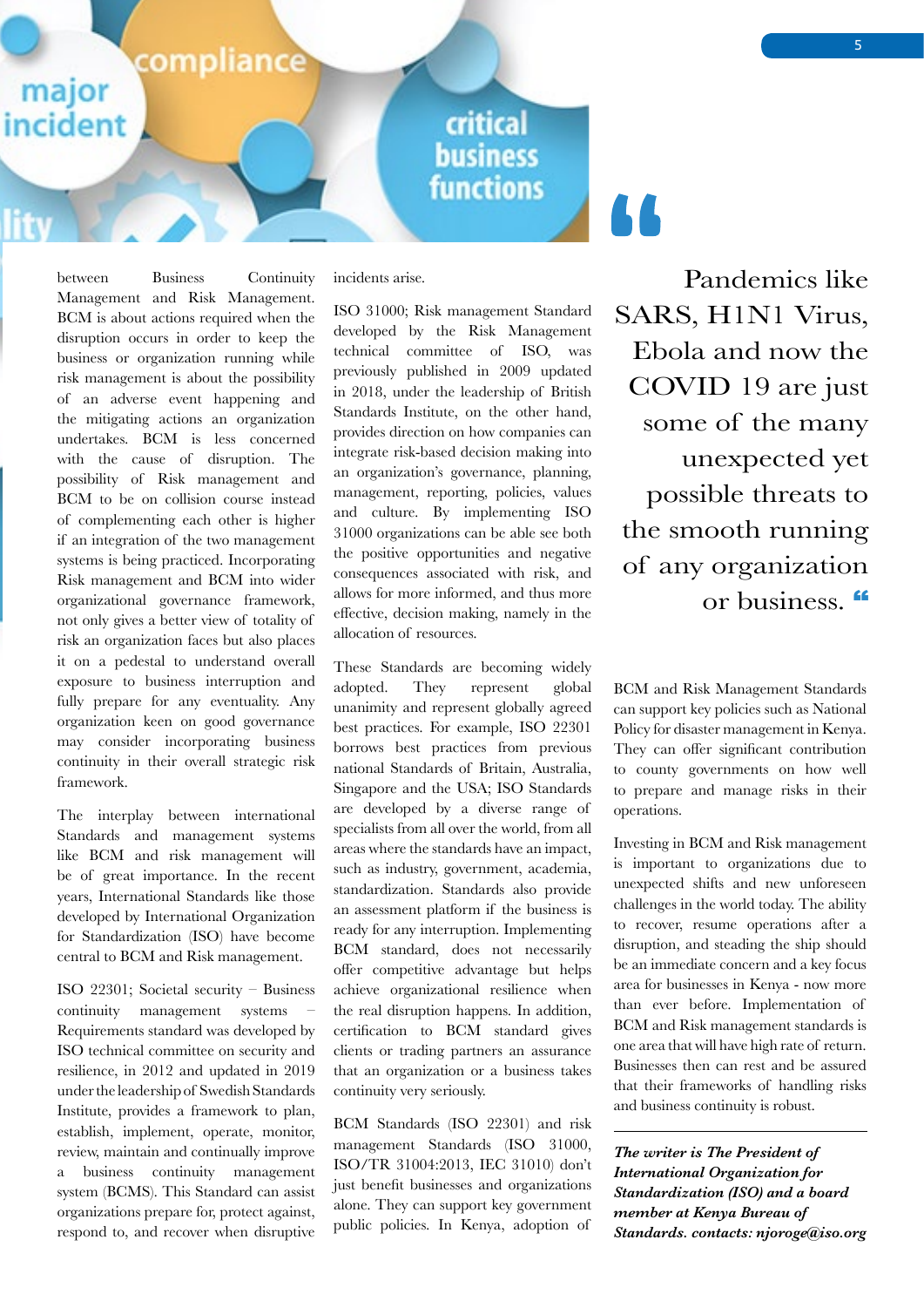## **KEBS warns against sale and use of substandard hand Sanitizers**



The Ministry of Health recommends washing hands with soap and water for at least 20 seconds as one of the ways to stop the spread of the novel coronavirus (COVID-19). In case soap and water are not available, using a hand sanitizer with at least sixty percent (60%) alcohol content can be a substitute to sanitize your hands to help you avoid getting sick and spreading coronavirus to others.

However, unscrupulous manufacturers and traders have taken advantage of the situation to offer for sale substandard hand sanitizers which are not certified by KEBS. These sanitizers cannot therefore be vouched by KEBS to have complied to **KS EAS 789; Kenya standard specification for instant hand sanitizers** and may compromise efforts to the fight against the pandemic not to mention other harmful effects that may arise from using such products.

The use of substandard sanitisers gives a false sense of protection while increasing the risk of exposure to disease causing pathogens including the Coronavirus.

The public is therefore urged to be vigilant and avoid purchase of products that do not bear a valid KEBS Standardization Mark (SM), Diamond Mark of Quality or Unique Consignment Reference (UCR). The Standardization Mark (SM) or Diamond Mark of Quality are marks of quality that are issued under the KEBS

product certification scheme for locally manufactured products to demonstrate that the products comply with the relevant Kenya Standards. Imported products are also issued with a Unique Consignment Reference (UCR) number once they are confirmed to be compliant with Kenya Standards under the Pre Verification of Conformity (PVOC) programme.

To check the validity of the Standardization Mark permit on products sold or purchased one should send the code (numbers) underneath the Standardization Mark logo to 20023 (i.e. type message **SM#Code** and **SMS**  to **20023**) to get product manufacturing details and permit validity status or **ISM#UCR** code for imported products. If the details are different, retailers should not purchase, stock or offer for sale the products but report to KEBS Toll Free Number 1545 during official working hours.

Lastly one can also download KEBS APP

Sale of products that do not comply with Kenya Standards is prohibited by the Laws of Kenya under the Standards Act Chapter 496 with penalties including prosecution."

which can be used to verify the marks and other services offered by KEBS.

Sale of products that do not comply with Kenya Standards is prohibited by the Laws of Kenya under the Standards Act Chapter 496 with penalties including prosecution.